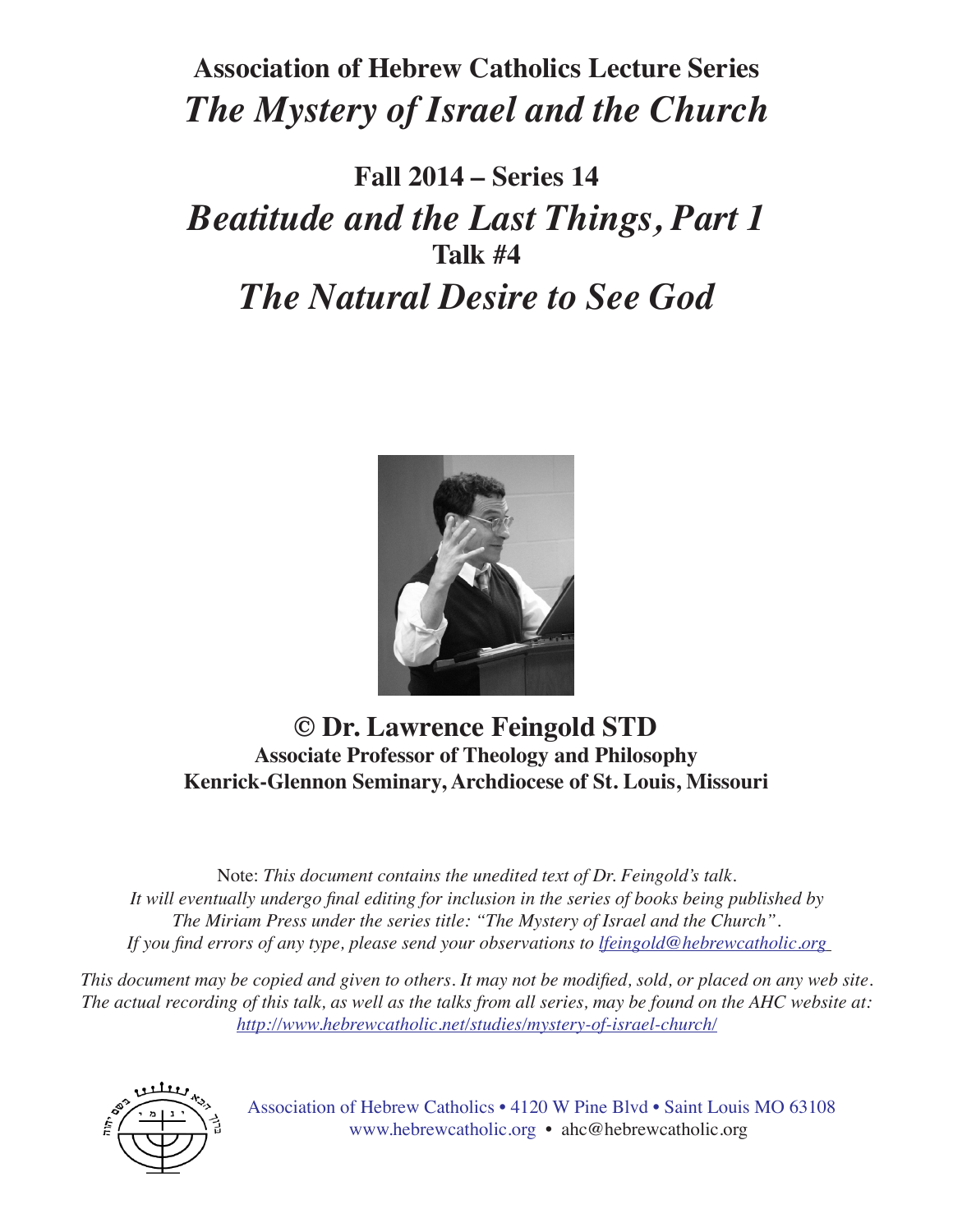## *The Natural Desire to See God*

#### **Natural Happiness Falls Short of Perfect Happiness**

Last week we looked at natural happiness, and saw that it consists in a life of wisdom and the loving contemplation of God through the things He has made. Such a natural beatitude—even if it were without end in a society of friends enjoying resurrected bodies and in a creation restored like a new Eden—would not constitute perfect beatitude, however, because not all natural desire would come to rest.

Natural beatitude can be conceived as a restored Garden of Eden in which God would prevent all sin, suffering, death, and every other form of physical or moral evil, and in which the glory of God were reflected from all of the restored creation and resurrected human beings enjoyed a harmonious and virtuous communion, in which all would be united in contemplating God through creation and praising Him for it.

Many, I think, aspire to far less than this, for most conceive of heaven as a place in which happiness is essentially constituted by unending sensible pleasures rather than unending contemplation of God. Sensible pleasures would indeed be present in true natural beatitude (as in supernatural beatitude), but the happiness of such a state would not consist essentially in the sensible pleasures, which are by nature transient, nor even in intellectual or spiritual pleasures, which depend on the goods that cause them, but in contemplating God through the beauty of creation.

By the way, the picture I have painted of natural beatitude is more or less how the great scholastic theologians like St. Thomas Aquinas, Bonaventure, or Bl. Scotus understood the state of souls in Limbo. Those who never have the use of reason and die with original sin (for lack of Baptism) but without any personal sin, attain a natural beatitude after this life. These theologians saw limbo as a place where souls enjoy complete natural beatitude without any suffering at all, eternally glorifying and praising God, but without the supernatural beatitude of seeing Him face to face. Here I am not speaking about natural beatitude to shed light on the fate of unbaptized babies, who we are to entrust in hope to the mercy of God (*CCC* 1261, 1257). My purpose in mentioning this is to distinguish natural and supernatural beatitude, and to bring out the divine difference between them. Although natural beatitude is very good and desirable, supernatural beatitude is *divinely good* and desirable.

So would something be lacking in such a scenario as I have painted of natural happiness in a renewed Garden of Eden? Is this the beatitude to which we aspire?

#### **St. Thomas Aquinas on the Natural Desire to See God**

To show that something is still lacking in the natural beatitude of contemplating God through creation, St. Thomas Aquinas introduces a daring thesis. He demonstrates that the human mind and heart, and also the angelic mind, naturally desire to know God not only through creatures that point to Him as their source, but in His own essence—face to face.

He takes his point of departure from our natural desire to know. We see that it is natural for human beings to inquire into the causes and natures of things. This can be seen most clearly in children, whose natural desires have not yet been jaded. They constantly ask two questions: "Why?" and "What is it?" In these questions we see the natural desire to know the causes and natures of things, which is prompted by the experience of wonder before that which transcends our understanding.

It is the natural desire to know, prompted by wonder, that leads man to seek the very First Cause of all things, and to realize that there must be a First Cause, which all men call God. However, simply to know that there must be a God who created the world is a very imperfect understanding. For the *way* that He exists, *Who* and *What* He is, remains hidden from us. This is because He infinitely transcends the world that He has created, and yet the only way that we can naturally come to understand Him is *through what He has created* (see Rom 1:20).

Simply to know that God exists without knowing His essence—Who and What He is—is an imperfect knowledge, for the human mind naturally desires to know the full "whatness" of things—their full intelligibility. This lies in grasping their essence (from which their properties flow). And if we naturally desire to know the essence of things we encounter, it is especially true of the ultimate object of all intellectual inquiry and wonder: God Himself as the First Cause and Final End of all things. And here our wonder is immeasurably increased also by the fact that in this world we fall infinitely short of understanding His essence through the things that He has made. Therefore, knowledge only of the existence of God, without knowledge of His essence, does not yet satisfy the desire of our mind.<sup>1</sup>

<sup>1</sup> St. Thomas demonstrates this in *Summa contra Gentiles* (*SCG*) III, ch. 50 and *Summa Theologiae* (*ST*) I-II, q. 3, a. 8: "I answer that final and perfect beatitude can consist in nothing else than the vision of the divine essence. To make this clear, two things must be considered. First, man is not perfectly happy so long as something remains for him to desire and seek. Secondly, the perfection of any power is determined by the nature of its object. The object of the intellect is 'what a thing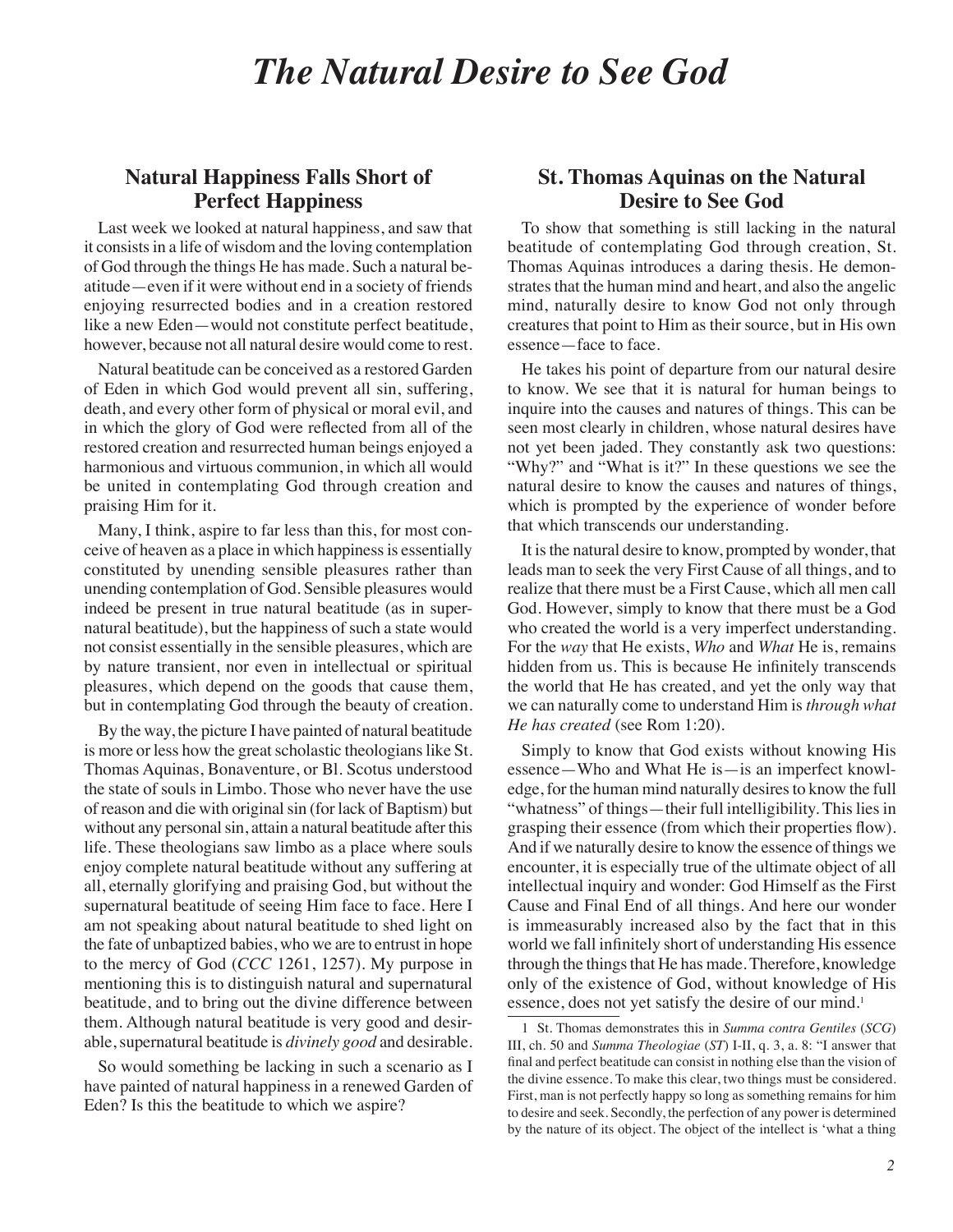In other words, due to the very dynamism of the human (or angelic) intellect, its search for meaning and intelligibility ought to naturally lead to wonder before the mystery of God, which in turn leads to a natural desire to see His face, to know Him as He is in Himself, and not merely as the hidden transcendent cause lying behind the marvels of creation.

In the *Summa contra gentiles*, after presenting six arguments to show that the natural desire to know, present in all intellectual creatures (human beings and angels), will not come fully to rest except in the vision of God's very essence, St. Thomas concludes:

No desire leads so high as the desire to understand the truth. For all our other desires, whether of delight or anything else that is desired by man, can come to rest in other things. However, the afore-mentioned desire does not come to rest until it reaches God, the supreme foundation and maker of all things. For this reason Wisdom aptly says: "I dwelt in high places, and my throne was in a pillar of cloud" (Sir 24:4). And in Prov 9:3 it is said that "She has sent out her maids to call from the highest places in the town." Let them therefore be ashamed who seek the beatitude of man, so highly situated, in base things.2

St. Thomas is saying here that of all man's natural desires, the natural desire to know is capable of leading the intellectual creature to transcend the limits of its nature and desire something that happens to be intrinsically supernatural, beyond the reach of any nature that could be created. I would add that our natural desire for beauty and loving communion also sets up a dynamism that can only fully rest in the vision of God. Seeing created beauty in all its forms, we naturally desire to contemplate a Beauty that is unlimited. Experiencing love in finite human forms,

2 *SCG* III, ch. 50, n. 6

we naturally desire to experience and enter into a Love that is infinite.

The capacity, however, to see God exceeds not only the natural power of the human intellect, but of any intellect that could be created.<sup>3</sup> Thus we have the paradox of the human spirit naturally desiring a fulfillment that his intellectual nature is incapable of supplying on its own.4 St. Thomas does not mean to prove the possibility of the vision of God, or the fact that God has destined us to it, for this we know only from Revelation. His concern here<sup>5</sup> is to show that if *perfect* beatitude is ever to be attained by rational creatures, it must essentially lie in the vision of God.6

#### **Aspiration to See God in the Great Philosophers and Fathers of the Church**

It is interesting to see that St. Thomas's argument that we have a natural desire to see God was anticipated in some ways by the greatest philosophers, despite their lack of knowledge of God's Revelation which promises precisely that vision as our final end.

A beautiful expression of this aspiration of the human heart to see God is given by Plato in the *Symposium*, in which the priestess Diotima speaks to Socrates about the vision of *Beauty in itself*. She arouses the desire to see God, identified with the Idea of Beauty, by leading her listeners to ascend from physical to moral beauty, until they arrive at the very Idea of Beauty:

"And if, my dear Socrates," Diotima went on, "man's life is ever worth the living, it is when he has attained this vision of the very soul of beauty. And once you have seen it, you will never be seduced again by the charm of gold, of dress. . . . But if it were given to man to gaze on beauty's very self—unsullied, unalloyed, and freed from the mortal taint that haunts the frailer loveliness of flesh and blood—if, I say, it were given to man to see the heavenly beauty face to face, would you call his," she asked me, "an unenviable life, whose eyes had been opened to the vision, and who had gazed upon it in true contemplation until it had become his own forever?"7

4 This paradox was stressed by Henri de Lubac in *The Mystery of the Supernatural*, trans. Rosemary Sheed (New York: Crossroad Pub. / Herder and Herder, 1998).

5 In *SCG* III, ch. 50 and *ST* I-II, q. 3, a. 8.

6 See the vigorous statement of this conclusion in *SCG* III, ch. 50, n. 2283: "No desire leads so high as the desire to understand the truth. For all our other desires, whether of delight or anything else that is desired by man, can come to rest in other things. However, the afore-mentioned desire does not come to rest until it reaches God, the supreme foundation and maker of all things. For this reason Wisdom aptly says: "I dwelt in high places, and my throne was in a pillar of cloud" (Sir 24:4). And in Proverbs 9:3 it is said that 'She has sent out her maids to call from the highest places in the town.' Let them therefore be ashamed who seek the beatitude of man, so highly situated, in base things."

7 *Symposium* 211d-e, translated by Michael Joyce, in *Plato: Collected Dialogues* (Princeton, NJ: Princeton Univ. Press, 1961), 563.

is,' i.e. the essence of a thing, as is stated in *De anima*, book 3 (ch. 6). It follows that the intellect attains perfection, insofar as it knows the essence of a thing. If therefore an intellect knows the essence of some effect, whereby it is not possible to know the essence of the cause, i.e. to know of the cause '*what it is*'; that intellect cannot be said to reach that cause simply, although it may be able to gather from the effect the knowledge that the cause exists. Consequently, when man knows an effect, and knows that it has a cause, there naturally remains in the man the desire to know about the cause, 'what it is.' And this desire is one of wonder, and causes inquiry, as is stated in the beginning of the *Metaphysics* (1.2). For instance, if a man, knowing the eclipse of the sun, considers that it must be due to some cause, and yet not know what that cause is, he wonders about it, and from wondering proceeds to inquire. Nor does this inquiry cease until he arrives at knowledge of the essence of the cause. If therefore the human intellect, knowing the essence of some created effect, knows no more of God than 'that He is'; the perfection of his intellect has not yet directly [*simpliciter*] attained the First Cause, and so the natural desire to seek the cause still remains for him. On account of which he is not yet perfectly happy. Consequently, *for perfect happiness the intellect needs to attain to the very essence of the First Cause*. And thus it will have its perfection through union with God as with that object, in which alone man's happiness consists."

<sup>3</sup> See *ST* I, q. 12, a. 4.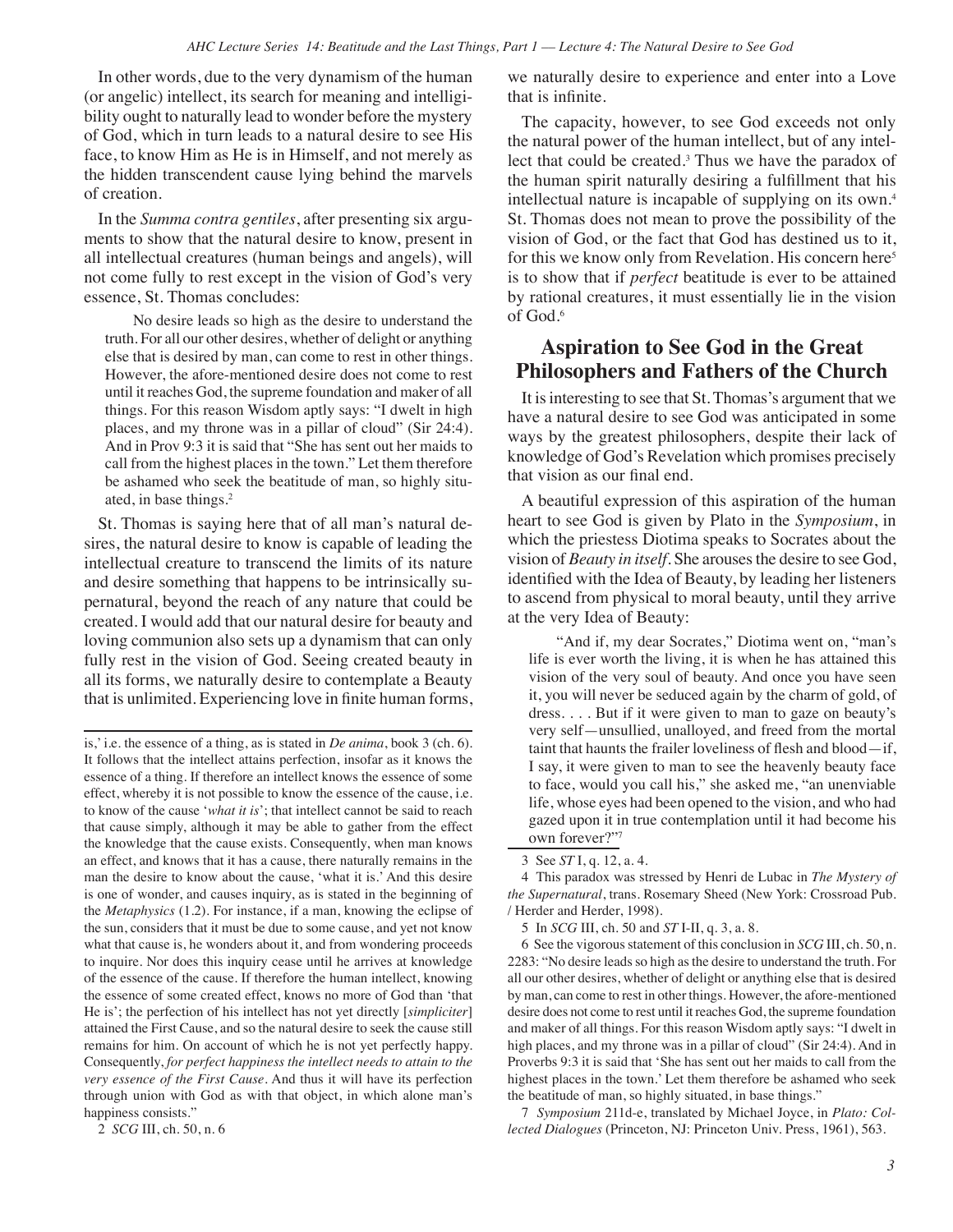Another allusion to the natural desire to see God in Plato is found in his famous allegory of the cave in book 7 of the *Republic*, where he speaks of God by analogy with the visible sun, whereas sensible things are like the shadows cast on the walls of a cave. We, who are like cave-dwellers, are exhorted to turn ourselves around and seek knowledge of the light of the sun directly, rather than content ourselves with shadows. In other words, we should seek direct vision of God in Himself, rather than finite participations of His Goodness reflected in the shadows of our cave. Plato even uses the expression "beatific vision" to describe the object of the contemplation of the wise: "You must not wonder that those who attain to this beatific vision are unwilling to descend to human affairs; for their souls are ever hastening into the upper world where they desire to dwell."8 The greatness of Plato's vision is the audacity of his desire. The weakness, perhaps, is an insufficient recognition of the impossibility of the power of philosophy to fulfill that desire.

Aristotle also, in the beginning of the first book of his *Metaphysics*, speaks of a natural desire to know God. Whereas Plato presents it as a desire to see Beauty and Goodness itself, Aristotle (and St. Thomas after him) presents it as a natural desire to know the First Cause of all things, who is  $God$  the First Truth, from which all being, truth, and goodness derive. The formulations of Plato and Aristotle complement each other.

By way of introducing the science of metaphysics, Aristotle analyzes the highest wisdom that man can attain. He thus explores the natural desire of the mind to ascend to knowledge of the first causes and principles of things, and thus to knowledge of God. The natural desire to know causes in general naturally leads the mind to seek knowledge of the First Cause. This knowledge, which is the crowning of metaphysics or wisdom, is characterized as a divine science, centering on God, and ultimately proper to God alone.<sup>9</sup> Aristotle does not explicitly draw the conclusion that man naturally desires not only knowledge of God, but also knowledge of God's *very essence*. That unstated desire is implicit in the force of Aristotle's principles, but its audacious reach was blocked by the recognition, better seen by Aristotle than Plato, of its disproportionality and natural impossibility for man's unaided powers. To understand God's essence can only be naturally proportionate to God.

In the second century, St. Justin Martyr alludes to a natural desire to see God in the account of his conversion in his *Dialogue with Trypho*. He actually had a double conversion—first to natural or philosophical wisdom, and then to the supernatural wisdom of the Christian faith:

"In this troubled state of mind the thought occurred to me to consult the Platonists, whose reputation was great. Thus it happened that I spent as much time as possible in the company of a wise man who was highly esteemed by the Platonists and who had but recently arrived in our city. . . . The perception of incorporeal things quite overwhelmed me and the Platonic theory of ideas added wings to my mind, so that in a short time I imagined myself a wise man. So great was my folly that I fully expected immediately to gaze upon God, for this is the goal of Plato's philosophy."10

Among the Fathers, St. Augustine most powerfully develops the theme of the natural desire to see God. He expresses it in several passages of the *Confessions*. In book VII of the *Confessions*, he recounts how he himself also conceived this desire by reading Neo-platonic works, although at that moment his desire remained inefficacious.

From this it follows that the mind somehow knew the unchangeable, for, unless it had known it in some way, it never would have so certainly preferred the unchangeable to the changeable. And thus with the flash of a trembling glance, it arrived at *that which is*. I saw then your invisible attributes, understood through the things that are made. But I was not able to sustain my gaze. Thrown back in weakness, I returned to my accustomed ways, taking nothing with me except a loving memory, desiring that which I had caught the fragrance of, but was not yet able to eat.<sup>11</sup>

After his Baptism, the desire was "converted," as it were, and given new force and efficacy by grace, faith, hope, and charity.12 This desire, perfected by grace and enlightened by Revelation, is masterfully developed in his conversation with St. Monica in Ostia before her death:

 When the day on which she was to depart from this life was near at hand (Thou knewest the day; we did not), I believe it happened by Thy management, in Thy hidden ways,

<sup>8</sup> *Republic* 7.517b-c: "In the world of knowledge the idea of good appears last of all, and is seen only with an effort; and, when seen, is also inferred to be the universal author of all things beautiful and right, parent of light and of the lord of light in this visible world, and the immediate source of reason and truth in the intellectual; and that this is the power upon which he who would act rationally either in public or private life must have his eye fixed. . . . You must not wonder that those who attain to this beatific vision are unwilling to descend to human affairs; for their souls are ever hastening into the upper world where they desire to dwell." Translated by Benjamin Jowett, in *The Republic* (Mineola, NY: Dover Publications, 2000), 179-80.

<sup>9</sup> *Metaphysics* 1.2.983a5-10. See St. Thomas's *Commentary on Aristotle's Metaphysics*, trans. John Rowan (Notre Dame IN: Dumb Ox Books, 1995), n. 64, p. 22: "Such a science which is about God and first causes, either God alone has or, if not He alone, at least He has it in the highest degree. Indeed, He alone has it in a perfectly comprehensive way. And He has it in the highest degree inasmuch as it is also had by men in their own way, although it is not had by them as a human possession, but as something borrowed from Him."

<sup>10</sup> St. Justin Martyr, *Dialogue with Trypho* 2, trans. Thomas Falls (Washington, DC: The Catholic University of America Press, 1948), 150–151.

<sup>11</sup> *Confessions* 7.17.

<sup>12</sup> The theme of the natural desire to see God was carried into the Middle Ages in its Augustinian form. See, for example, Hugh of Saint Victor, *Commentary on the Celestial Hierarchy of St. Dionysius the Areopagite*, bk. 2 (*PL* 175, 955).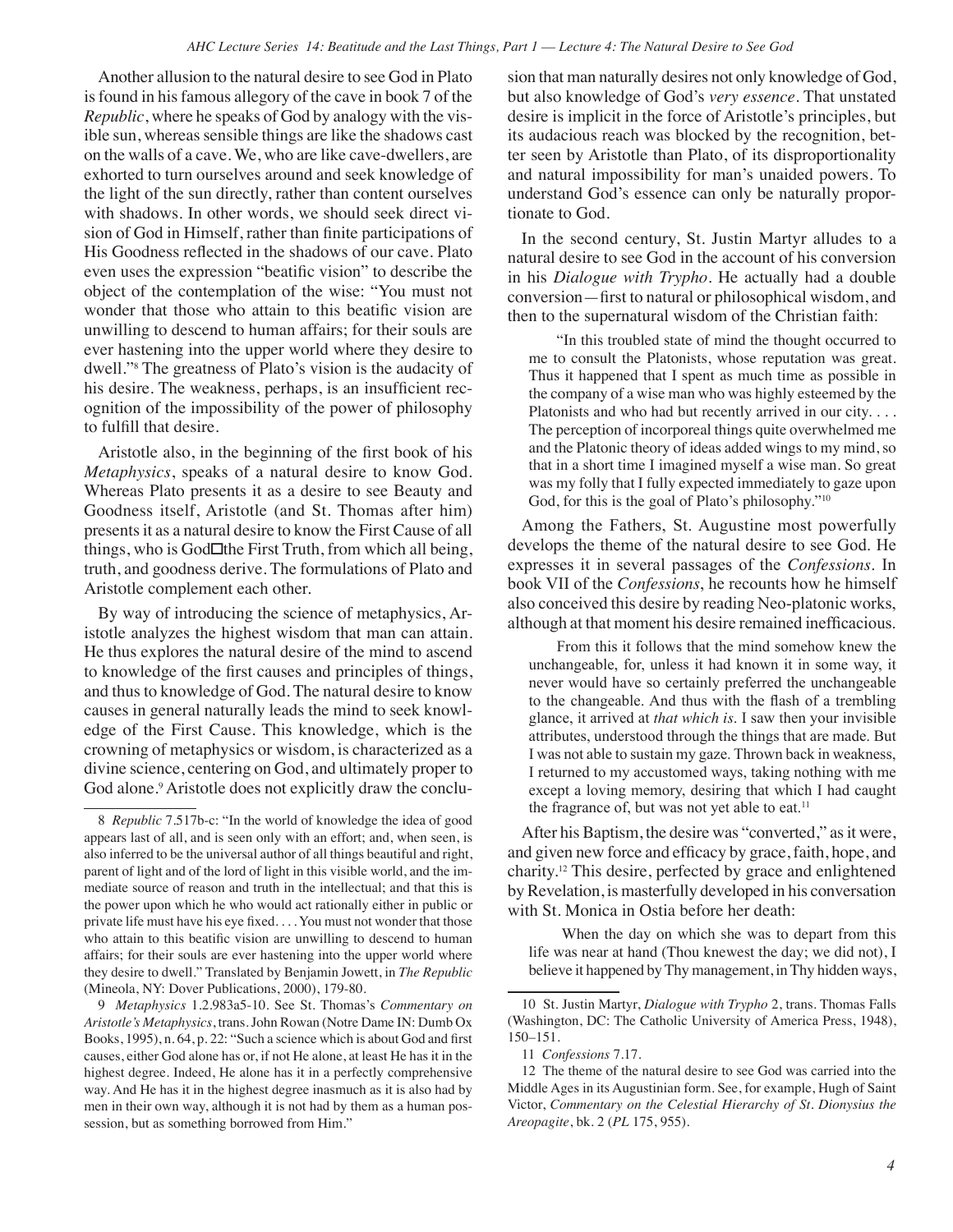that she and I were standing alone, leaning on a window. . . . We were talking to each other alone, very sweetly, 'forgetting what is behind, straining forward to what is before."<sup>13</sup> Between us, . . . we tried to find out what the eternal life of the saints would be, which "eye has not seen nor ear heard, nor hast it entered into the heart of man."<sup>14</sup> But, we also yearned with the mouth of our heart for the supernal flood from "Thy Fountain, the Fountain of Life which is with Thee,"15 so that, having been sprinkled from it as much as our capacity would permit, we might think in some way about such a great thing.

When our talk had reached the conclusion that the greatest delight of the bodily senses, in the brightest bodily light, was not capable of comparison with the joy of that life and, moreover, did not seem worthy of being mentioned, then, lifting ourselves up in the yet greater ardor of our feeling toward the Selfsame, we advanced step by step through all bodily things up to the sky itself, from which the sun, moon, and stars shine out over the earth, and we ascended still farther in our interior cogitation, conversation, and admiration of Thy works and came to our own minds.

Then, we transcended them, so that we might touch that realm of unfailing abundance in which Thou feedest Israel eternally on the food of truth. There, life is wisdom, through which all these things come into being, both those which have been and those which will be. Yet, it is not made, but is as it was, and thus it will be forever. Or, rather, to have been in the past, or to be in the future, do not pertain to it, but simply *to be*, for it is eternal. To be in the past, or to be in the future, is not to be eternal.

And, while we are so speaking and panting for it, we did touch it a little, with an all-out thrust of our hearts. We sighed and left behind 'the first fruits of the spirit"<sup>16</sup> which were bound there, and we came back to the clattering of our mouths, where the spoken word has its beginning and end. How is it like Thy Word, our Lord, "remaining ageless in Itself and renewing all things."<sup>17</sup>

St. Augustine then goes on to try to describe what they were yearning after—to see God not through any created images, but in Himself, above all images and created things:

We were saying then: 'Suppose, for any person, that the tumult of the flesh be silenced—silenced, the images of earth and water and air; silenced, the very heavens; silenced, his very soul unto himself, then, if he pass beyond himself, ceasing to think of himself by means of images—silenced, his dreams and imaginary apparitions, every tongue and every sign, and whatever comes to be by transition, if he be granted this complete silence (since, if one can hear, all these things are saying: "We did not make ourselves, but He Who endureth forever made us"<sup>18</sup>) — and if, having said this, they

become quiet, once they have lifted up his ear to Him who made them; then, if He alone speak, not through them, but through Himself, so that we might hear His Word, not through fleshly speech, or through the voice of an angel, or through the crash of thunder, or through the darkness of a similitude, $19$ but *Himself* whom we love in these things—and if we might hear Him, without these things, just as now we reached out and, with the speed of thought, touched the Eternal Wisdom abiding above all things—and if this could continue, and other visions of a much lower type were taken away, and this one vision were to enrapture, absorb, and enclose its beholder in inner joys, so that life might forever be like that instant of understanding, for which we had sighed, then surely, this is the meaning of: "Enter into the joy of Thy Master"?<sup>2021</sup>

A fortnight or so later, St. Monica passed on to her eternal reward, to see the vision she and her son so longed for.

#### **Grace Transforms the Natural Desire to See God into a Supernatural Desire**

St. Augustine's *Confessions* beautifully demonstrates the transformation that the theological virtues of faith, hope, and charity bring to the desire to see God. What St. Augustine only dimly glimpsed and inefficaciously wished before his conversion, he afterwards believed clearly, hoped firmly and eagerly, and ardently loved.

The conditional and inefficacious natural desire to see God that a philosopher might have is transformed by the acceptance of Revelation and the aid of actual grace into an *unconditional* desire:<sup>22</sup> an act of the theological virtue of hope. When Revelation is received through the virtue of faith, the vision of God is conceived and desired in a new way. The object of the natural desire is simply "essential knowledge of the First Cause." It does not know what it asks.<sup>23</sup> The object of the desire based on Revelation

22 This is beautifully stated by de Lubac in *Surnaturel*, 483: "The entire problem of the spiritual life is to liberate this desire, and then to transform it: a radical conversion, *metanoia* without which there is no entrance into the Kingdom." Jacques Maritain also alludes to the supernatural transformation of the natural desire to see God, worked by faith and grace, in *An Introduction to the Basic Problem of Moral Philosophy*, trans. C. Borgerhoff (Albany, NY: Magi Books, 1990), 114-117. This transformation of the natural desire to see God worked by Revelation, has been pointed out by Peter Pagan-Aguiar, in "St. Thomas Aquinas and Human Finality: Paradox or *Mysterium Fidei*?" *The Thomist* 64 (2000): 398. See Feingold, The Natural Desire to See God, 431–435, 443–447.

23 Jacques Maritain makes a profound comparison between the natural desire to see God and the request of the sons of Zebedee and their mother to have them sit on Jesus's right and left. As they asked for something of which they had no proper understanding, so the natural desire to see God is directed to something that transcends what the intellect can naturally conceive. See Maritain, Approaches to God (New York: Harper, 1954), 97: "For to know the First Cause in its essence. . . is to know the First Cause otherwise than as First Cause."

<sup>13</sup> Phil 3:13.

<sup>14 1</sup> Cor 2:9.

<sup>15</sup> Ps 35:10.

<sup>16</sup> Rom 8:23.

<sup>17</sup> St. Augustine, *Confessions* 9.10.23–24, trans. V. J. Bourke (Washington, DC: The Catholic University of America Press, 1953), 250–252. 18 Ps 99:3–5.

<sup>19</sup> See 1 Cor 13:12.

<sup>20</sup> Mt 25:21–23.

<sup>21</sup> Augustine, *Confessions* 9.10.25, p. 252–253.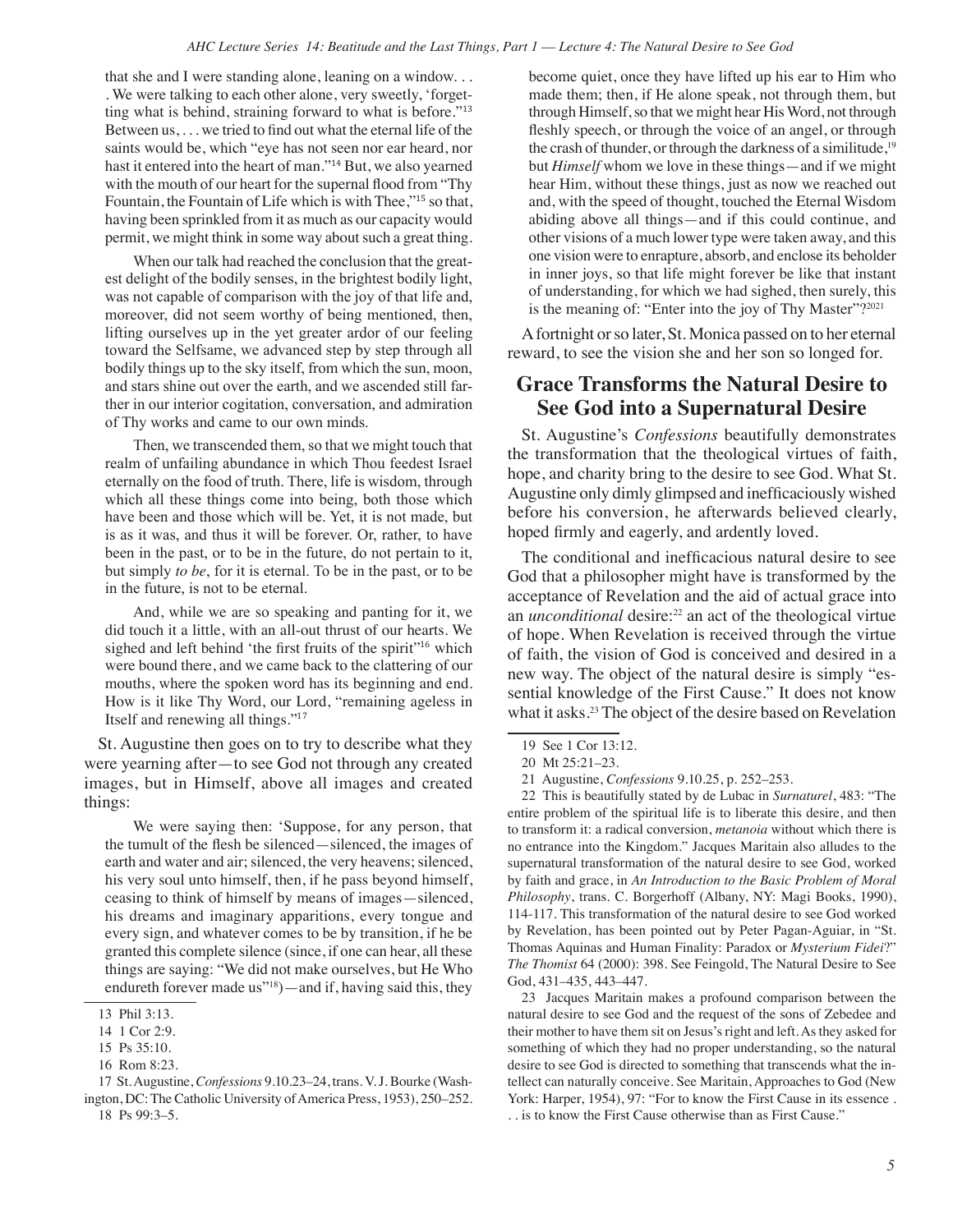is seeing the God who has revealed Himself as Father, Redeemer, spouse of the soul, ineffable communion of three divine Persons, and who has promised that we shall see Him face to face if we correspond to His grace. On the basis of this Revelation, through the aid of actual grace, we can make acts of hope and charity. These acts then lead us to seek Baptism, by which we receive an abiding inclination directly for the vision of God, through the gift of sanctifying grace. After we become sons of God in Baptism, our desire to see God is transformed from a philosophical quest into the desire of an adopted son to see the face of his Father in heaven.

St. Thomas In his commentary on 2 Corinthians 5:5, St. Thomas observes that God gives us both "natural and supernatural desires." He gives us "natural desires when he gives a natural spirit belonging to human nature. . . . He gives us supernatural desires when He infuses in us a supernatural spirit, namely, the Holy Spirit." The natural desire to see God is not sufficient to naturally incline or order us to our supernatural end. For that purpose we need the supernatural virtue of charity, which flows from sanctifying grace by which we are mysteriously made somehow proportionate to God, having become "partakers in the divine nature" (2 Pt 1:4).

The insufficiency of the natural desire to see God to order us to our supernatural end, however, does not mean that this desire is something useless or vain. On the contrary, it is tremendously important, because it leads us to recognize that only the promise given to us in the Gospel to see God face to face will fully and perfectly satisfy the dynamism of the human intellect and will. It thus serves, first, as a great argument of fittingness for the supernatural end promised to us by Christ. Secondly, it is a desire that is capable of being transformed, from inefficacious and conditional, to absolute and efficacious, through the work of grace and faith.

#### **Aspiration to See God in Scripture**

Although the promise of the vision of God properly belongs to the fullness of Revelation brought by the Messiah, the prophets of the Old Testament not infrequently express the desire for the full vision of the glory of God. In some sense we could say that this ardent longing lies at the heart of the aspirations of Israel. Through the gift of sanctifying grace, God implanted this supernatural desire in the hearts of the men and women of God of the Old Covenant.

A classic text expressing this desire is found in Exodus 33:18–23: "Moses said, 'I pray thee, show me thy glory.'" The desire to see the glory of God is a supernatural desire aroused by Moses's deeply intimate prayer on Mt. Sinai and in the Tent of Meeting, in which he conversed with God as with a friend. What was God's response to Moses's prayer? It was a gracious refusal, for the time of full redemption had not yet come:

And he said, "I will make all my goodness pass before you, and will proclaim before you my name 'The Lord'; and I will be gracious to whom I will be gracious, and will show mercy on whom I will show mercy. But," he said, "you cannot see my face; for man shall not see me and live." And the Lord said, "Behold, there is a place by me where you shall stand upon the rock; and while my glory passes by I will put you in a cleft of the rock, and I will cover you with my hand until I have passed by; then I will take away my hand, and you shall see my back; but my face shall not be seen."

In other words, Moses did not receive the full vision of God that we hope to receive in heaven, but rather some angelic vision—something intermediate between the hiddenness of God in this life and the fullness of vision in heaven. In that sense it was a vision of God's back rather than of His face. The highest kind of knowledge of God in this life is knowledge of what God is *not*. He is not a body (idol); He is not divided or multiple (and thus He is one); He is not finite or limited, but infinite and omnipotent; He is not ignorant, unfaithful, or unforgiving, but omniscient, infinitely faithful and forgiving; etc. But we cannot yet see *how* He is these things and *who* He is in His inner life. This knowledge of God's "back," as it were, does not fully reveal God's infinite glory. Therefore, the vision of God's back does not satisfy completely the aspiration of the saints. Wisdom in the Old Testament says that "Those who eat me will hunger for more, and those who drink me will thirst for more" (Sirach 24:21).

This hunger and thirst for the face of God is beautifully manifested in the Psalms. Psalm 42 gives classic expression to this deepest aspiration of Israel:

As a deer longs for flowing streams, so longs my soul for you, O God. My soul thirsts for God, for the living God. When shall I come and behold the face of God. My tears have been my food day and night, while men say to me continually, "Where is your God?"

The same aspiration is found in Psalm 63:

O God, you are my God, I seek you, my soul thirsts for you; my flesh faints for you, as in a dry and weary land where no water is. I have looked upon you in the sanctuary, beholding your power and glory.

In these psalms we see that a foretaste of the vision of God was seen in the worship of Israel in the Temple. The glory of God was even made visible to human eyes in the cloud of glory that filled the Temple. Nevertheless, God's presence in the Temple did not completely satisfy Israel's aspiration, as we see in these psalms. On the contrary, the worship nourished and increased the desire for the face of God. Israel, especially in the later centuries, understood that full satisfaction of this desire could only come in the world to come (spoken of in Hebrew as the *olam haba*). The prayer of Israel is that God give the vision of His face to the righteous. Psalm 17 closes with the prayer: "As for me, I shall behold your face in righteousness; when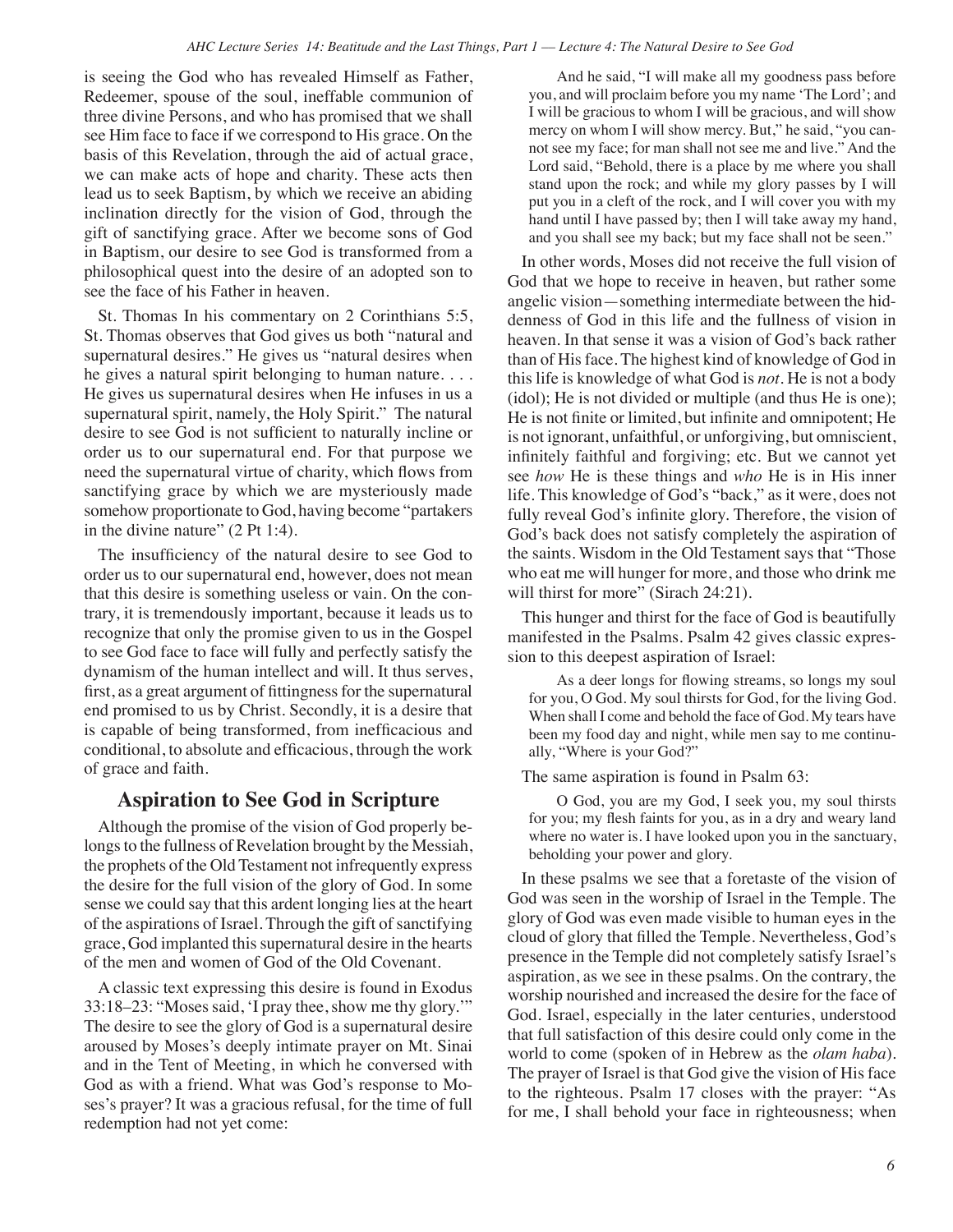I awake, I shall be satisfied with beholding your form" (Ps 17:15). Likewise, Psalm 27:8 says: "My heart says to thee, 'Thy face, Lord, do I seek, '" (Ps 27:8), and Psalm 11 closes with the words: "For the Lord is righteous, he loves righteous deeds; the upright shall behold his face" (Ps 11: 7).

What does it mean to behold the face of God or the form of God? This refers to what theology speaks of as the beatific vision.24

#### **Revelation Promises the Beatific Vision**

What the prophets of the Old Testament express as an aspiration, is promised to us directly in the New Testament. In fact, this promise is the very substance of the Gospel, which means "good tidings." The essential good tidings brought by the Messiah is the promise that we shall see God, and this vision will be the very substance of eternal life. In the beatitudes, Jesus promises: "Blessed are the pure in heart, for they shall *see God*" (Mt 5:8). He is speaking not of a vision of the physical eye, but of a perfect understanding of the mind and heart. Jesus also speaks of the beatific vision when He says, in His priestly prayer (Jn 17:3): "And this is eternal life, that they know thee the only true God, and Jesus Christ whom thou hast sent." Eternal life consists in knowing God perfectly, as He knows Himself.

John writes in his first letter: "Beloved, we are God's children now; it does not yet appear what we shall be, but we know that when he appears we shall be like him, for we shall see him as he is" (1 Jn 3:2). To know God as He knows Himself is to be made like God. Thus John says that we shall be like God when we see Him as He is.

St. Paul speaks of this in 1 Corinthians 13:9-12:

For [now] our knowledge is imperfect and our prophecy is imperfect; but when the perfect comes, the imperfect will pass away. . . . For now we see in a mirror dimly, but then face to face. Now I know in part; then I shall understand fully, even as I have been fully understood.

In this life we can know God only through finite concepts, which fall infinitely short of the divine reality. This is true not only of philosophical ideas of God, but also of the higher knowledge given by faith, and even of the highest mystical illuminations received by the saints and prophets. Even when Moses spoke with God on Mt. Sinai, it was still as "in a mirror dimly," as it was for mystics like St. Teresa of Avila and St. Ignatius in their ecstasies. For this reason, John says that "no one has ever seen God" (Jn 1:18).

In the beatific vision, on the other hand, all the dim veils of our limited concepts will be taken away, and we shall see God as He is through His own perfect Word. St. Paul

emphasizes that we shall know God *even as we have been known by Him*. In other words, we shall know God without the mediation of any creature.

This is expressed in a beautiful verse of Psalm 36:9: "They shall be inebriated with the plenty of thy house; and thou shalt make them drink of the torrent of thy pleasure. For with thee is the fountain of life; and in thy light we shall see light."<sup>25</sup> We shall see and understand God's intimate being and essence through the light of God's own Word and the gift of glory.

#### **Possibility of the Vision of God**

Some theologians and philosophers have thought that the vision of God is impossible because it involves a contradiction in asserting that a finite mind can grasp the essence of the infinite God.<sup>26</sup> St. Thomas is concerned to offer arguments that the beatific vision is not impossible. He does so by demonstrating the existence of a natural desire to see God and using the principle that natural desire cannot be in vain.27 If the rational creature *naturally* desires to see God, how can one assert that the omnipotence of God is incapable of realizing such a desire, of which He Himself is the ultimate cause? I hold that this argument is an excellent argument of fittingness. It is unreasonable to think that the human mind is intrinsically incapable of attaining that which is the ultimate focus and pinnacle of all its *natural* desires.

This argument is still more forceful with regard to supernatural desires that arise from faith and grace. In his youthful commentary on the *Sentences*, St. Thomas argues the possibility of the beatific vision not from a natural desire independent of grace and Revelation, but from the "desire of the saints."28 As seen above, several psalms and other Old Testament texts give expression to a desire to see the face of God. God's grace is clearly the source of those supernatural desires. He would not excite them in us if He did not mean to satisfy them, provided that we cooperate with grace in attaining our end.

<sup>24</sup> In the New Testament, the Apostle Philip expresses the desire to see God when, after the Last Supper, he says to Jesus: "Lord, show us the Father, and we shall be satisfied" (Jn 14:8).

<sup>25</sup> Douay-Rheims version, in which it is numbered Ps 35:9–10.

<sup>26</sup> For a discussion of the Greek Fathers and Byzantine theologians who assert the impossibility for a created intellect to see the essence of God, see Vladimir Lossky, *The Vision of God*, trans. Asheleigh Moorhouse (Crestwood, NY: St. Vladimir's Seminary Press, 1983). For the 13th Latin century context, see Dondaine, "L'objet et le 'medium' de la vision béatifique chez les théologiens du XIIIe siècle," *Recherches de théologie ancienne et médiévale* 19 (1952): 60–99.

<sup>27</sup> St. Thomas, *ST* I, q. 12, a. 1 and *SCG* III, ch. 50.

<sup>28</sup> St. Thomas, *Supplementum*, q. 92, a.1, sed contra: "Further, The desire of the saints cannot be altogether frustrated. Now the common desire of the saints is to see God in His essence, according to Exod. 33:13, *Show me Thy glory*; Ps. 79:20, *Show Thy face and we shall be saved*; and Jo. 14:8, *Show us the Father and it is enough for us*. Therefore the saints will see God in His essence."